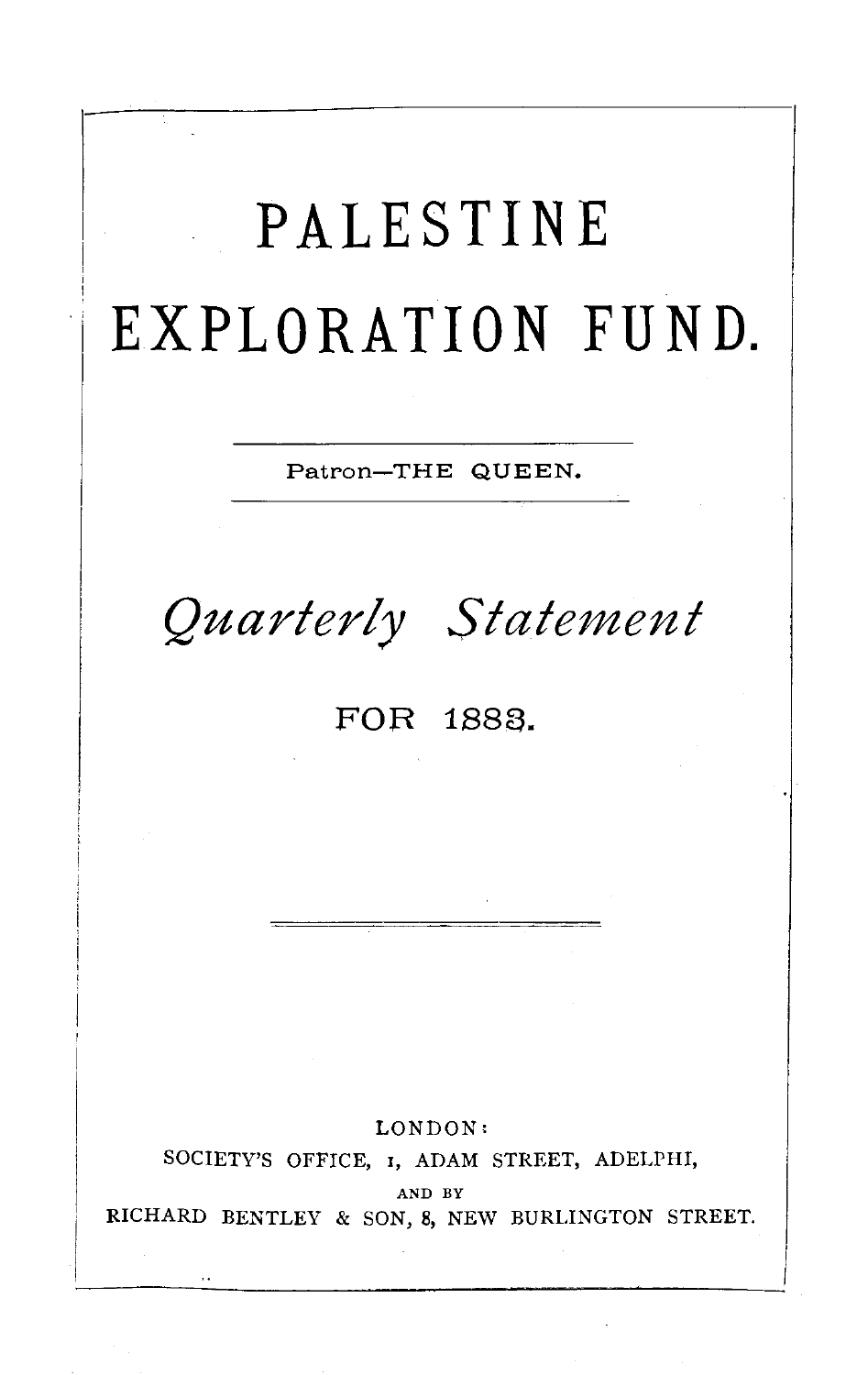LONDON:

HARRISON AND SONS, PRINTERS IN ORDINARY TO HER MAJESTY, ST. MARTIN'S LANE.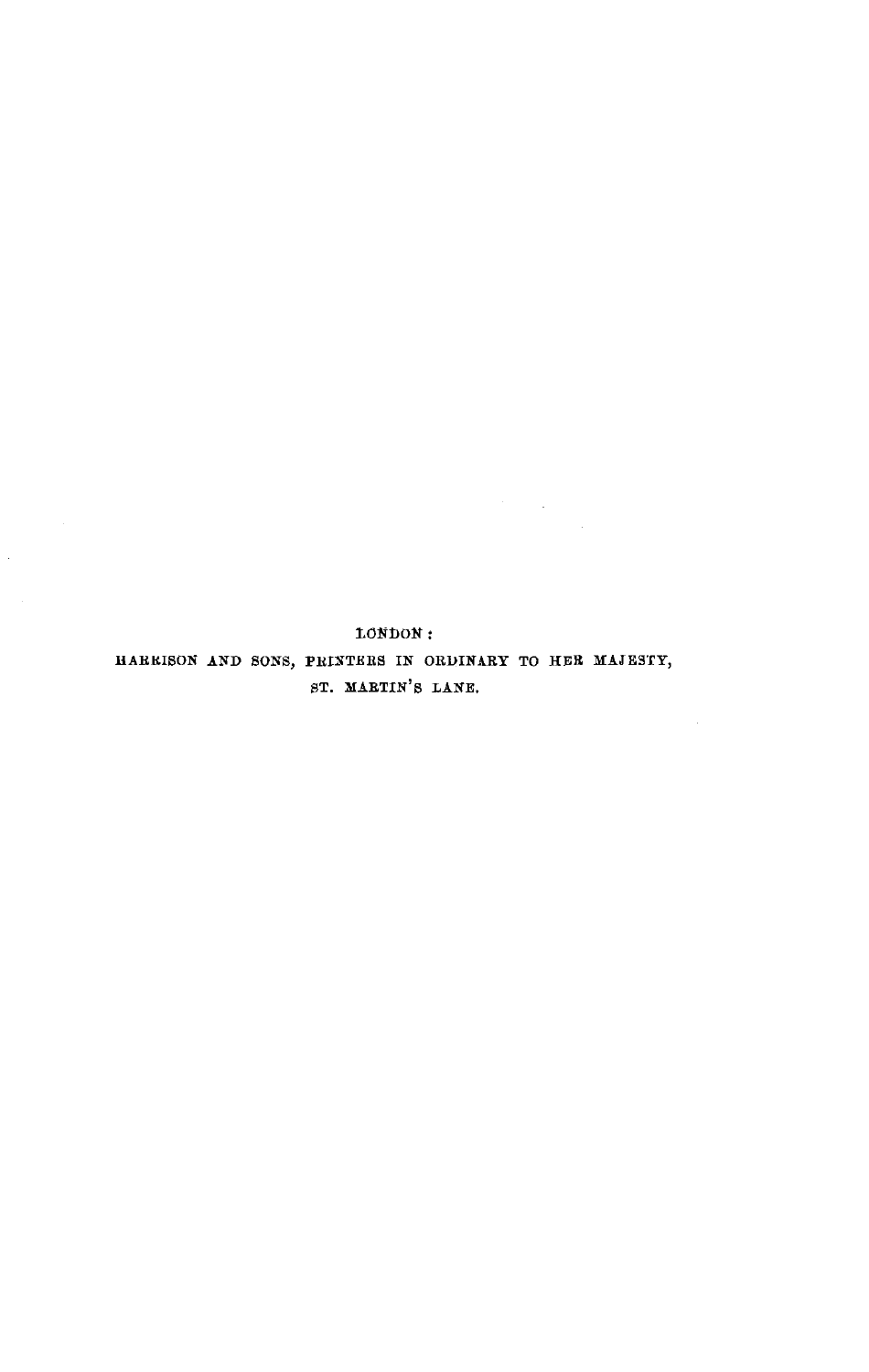## INDEX.

| Asheroth, by Captain Conder, 10.                                  |    |                                             |                                                                  |                       | Conder, Captain, Notes by-              |
|-------------------------------------------------------------------|----|---------------------------------------------|------------------------------------------------------------------|-----------------------|-----------------------------------------|
| Balance sheet for 1882, 67.                                       |    |                                             | "                                                                | ,,                    | on Nabathean and                        |
| Besant, W., on Professor Palmer, 4.                               |    |                                             |                                                                  |                       | Himyaritic texts,                       |
| Birch, Rev. W. F., on the nameless                                |    |                                             |                                                                  |                       | 184.                                    |
|                                                                   |    | city, 48.                                   | "                                                                | "                     | on Hamathite in-                        |
| ,,                                                                | ,, | on Siloam and the                           |                                                                  |                       | scriptions, 189.                        |
|                                                                   |    | pools, 105.                                 | "                                                                | ,,                    | on city of David, 194.                  |
| ,,                                                                | ,, | on the tomb of                              | ٠.                                                               | ,,                    | on Kadesh, 100.                         |
|                                                                   |    | David, 150.                                 | ,,                                                               | ,,                    | on Jannes and Jam-                      |
| ,                                                                 |    | on the entrance to                          |                                                                  |                       | bres, 101.                              |
|                                                                   | "  | the tomb of David,                          | ,,                                                               | ,,                    | on Asheroth, 101.                       |
|                                                                   |    | 155.                                        | ,,                                                               | ,,                    | on the Garrison, 101.                   |
|                                                                   |    |                                             |                                                                  |                       | on the holy oil, 102.                   |
| Bitumen of Judea, 242.<br>Bodies of the patriarchs, The, by $W$ . |    |                                             | ,,                                                               | ,,                    | on rude stone monu-                     |
| H. S., 108.                                                       |    |                                             | ,,                                                               | ,,                    | ments, 102.                             |
| Ditto, by Rev. C. Druitt, 109.                                    |    |                                             |                                                                  |                       | on Rock Rimmon,                         |
| Cana of Galilee, by Rev. W. T. Pilter,                            |    |                                             | ,,                                                               | ,,                    | 102.                                    |
| 143.                                                              |    |                                             |                                                                  |                       |                                         |
|                                                                   |    |                                             | ,,                                                               | ,,                    | on Mount Ephron,<br>102.                |
| Canaan, The fortress of, by Captain                               |    |                                             |                                                                  |                       |                                         |
| Conder, 175.                                                      |    |                                             | Emmaus, by Mrs. Finn, 53.<br>Exodus, The, by Captain Conder, 79. |                       |                                         |
| of,<br>Slopes<br>by<br>Laurence<br>Carmel,                        |    |                                             |                                                                  |                       |                                         |
| Oliphant, 120.                                                    |    |                                             | "                                                                | "                     | by Rev. C. Pickering                    |
| the climate<br>Chaplin, Dr., on<br>оf                             |    |                                             |                                                                  |                       | Clarke, 90, 225.                        |
| Jerusalem, 8.                                                     |    |                                             | ,,                                                               | ,,                    | by Rev. F. Gell, $96$ .                 |
| City of David, The, by Captain Conder,                            |    |                                             | ,,                                                               | ,,                    | by C. M. W., 98.                        |
| 194.                                                              |    |                                             | "                                                                | ,,                    | by $A. G.$ Weld, 139.                   |
| Clarke, Rev. C. Pickering, on<br>the                              |    |                                             | ,,                                                               | ,,                    | by Dunbar Heath, 149.                   |
| Exodus, 90, 225.                                                  |    |                                             | Ezekiel's<br>$\mathbf{prop}$<br>divisions,<br>by                 |                       |                                         |
| Climate of Jerusalem, by Dr. Chaplin,                             |    |                                             | " Oxonian," 102.                                                 |                       |                                         |
| 8.                                                                |    |                                             | Fellaheen, The, of Palestine, by Rev.                            |                       |                                         |
| Conder, Captain, on the holy sepul-                               |    |                                             | F. A. Klein, 41.                                                 |                       |                                         |
|                                                                   |    | chre, 69.                                   |                                                                  |                       | Finn, Mrs, on Emmaus, 53.               |
| ,,                                                                | ,, | on the Exodus, 79.                          |                                                                  |                       | Garrison, The, by Captain Conder,       |
| ,,                                                                | ,, | on curious names in                         | 101                                                              |                       |                                         |
|                                                                   |    | Galilee, 125.                               |                                                                  |                       | Galilee, Curious names in, by Captain   |
|                                                                   | ,, | on masons' marks,                           |                                                                  | Conder, 125.          |                                         |
| ,,                                                                |    | 130.                                        |                                                                  |                       | Gell, Rev. F., on the Exodus, 96.       |
|                                                                   |    | on Hamathite in-                            |                                                                  |                       | General committee, Meeting of, 121.     |
| ,,                                                                | ,, | scriptions, 133.                            |                                                                  |                       | Geology of Palestine, The, 166.         |
|                                                                   |    | on north border of                          |                                                                  |                       | Georgian inscription at Jerusalem, 112. |
| "                                                                 | ,, | Zebulon, 134.                               |                                                                  |                       | Girdlestone, Rev. R. B., on the inscri- |
|                                                                   |    |                                             |                                                                  | tions at Jerâsh, 107. |                                         |
| "                                                                 | ,, | Notes by, 138, 177.<br>Hebrew inscriptions, |                                                                  |                       | Hamathite inscriptions, by Captain      |
| ,,                                                                | "  | 170.                                        |                                                                  | Conder, 133, 189.     |                                         |
|                                                                   |    | on fortress of Canaan,                      |                                                                  |                       | Harper, H. A., on the holy sepulchre,   |
| "                                                                 | ,, | 175                                         | 148.                                                             |                       |                                         |
|                                                                   |    |                                             |                                                                  |                       |                                         |